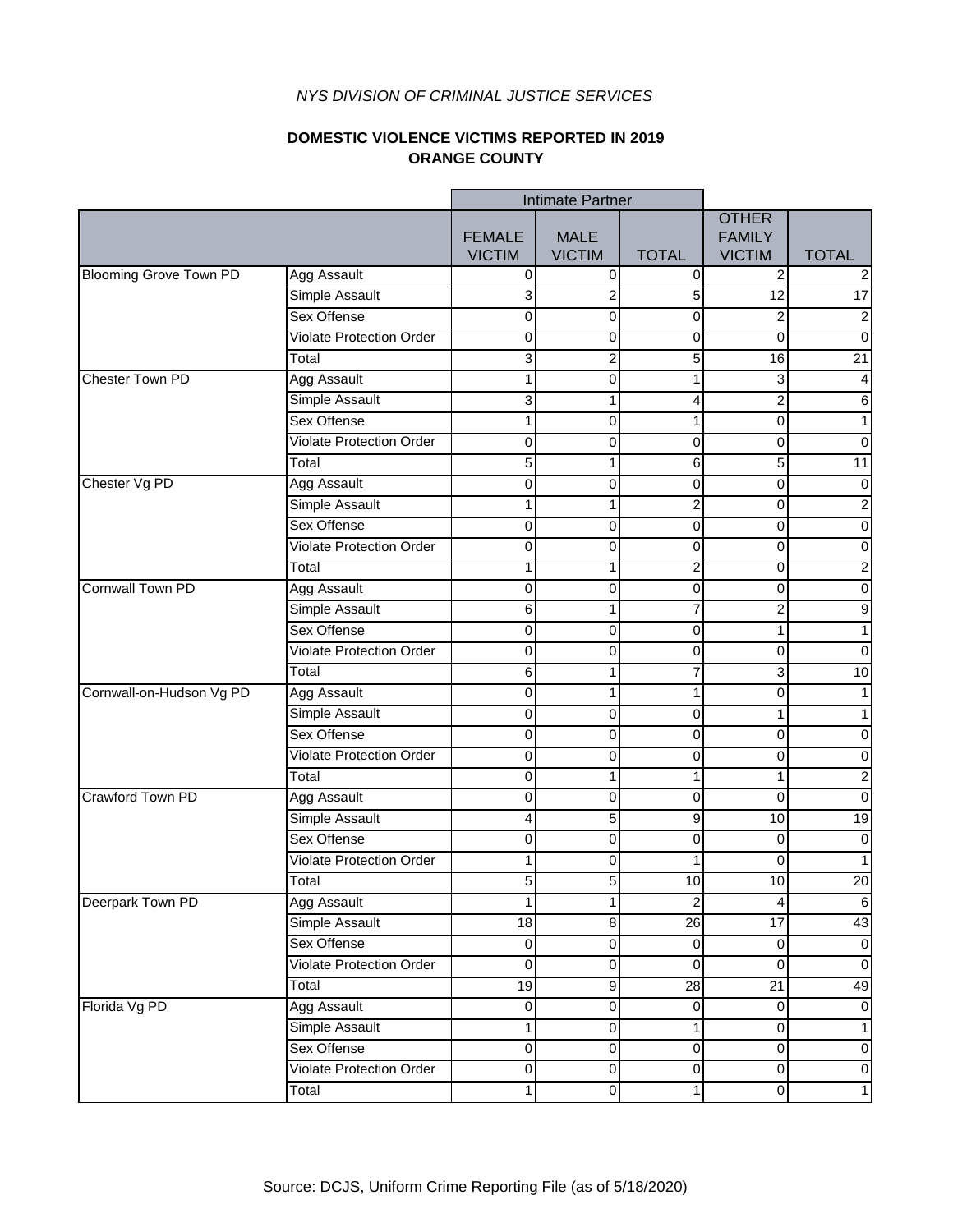### **DOMESTIC VIOLENCE VICTIMS REPORTED IN 2019 ORANGE COUNTY**

|                             |                                 | Intimate Partner               |                              |                         |                                                |                  |
|-----------------------------|---------------------------------|--------------------------------|------------------------------|-------------------------|------------------------------------------------|------------------|
|                             |                                 | <b>FEMALE</b><br><b>VICTIM</b> | <b>MALE</b><br><b>VICTIM</b> | <b>TOTAL</b>            | <b>OTHER</b><br><b>FAMILY</b><br><b>VICTIM</b> | <b>TOTAL</b>     |
| Goshen Town PD              | <b>Agg Assault</b>              | $\pmb{0}$                      | $\boldsymbol{0}$             | 0                       | $\overline{0}$                                 | 0                |
|                             | Simple Assault                  | 10                             | 2                            | 12                      | 4                                              | 16               |
|                             | Sex Offense                     | $\pmb{0}$                      | 0                            | $\boldsymbol{0}$        | 0                                              | $\overline{0}$   |
|                             | <b>Violate Protection Order</b> | 0                              | 0                            | 0                       | 0                                              | $\boldsymbol{0}$ |
|                             | Total                           | 10                             | 2                            | 12                      | 4                                              | 16               |
| Goshen Vg PD                | Agg Assault                     | 0                              | $\mathbf 0$                  | $\mathbf 0$             | 0                                              | $\boldsymbol{0}$ |
|                             | Simple Assault                  | 28                             | $\overline{21}$              | 49                      | 14                                             | 63               |
|                             | <b>Sex Offense</b>              | 0                              | 0                            | 0                       | $\pmb{0}$                                      | $\pmb{0}$        |
|                             | <b>Violate Protection Order</b> | 1                              | $\mathbf 0$                  | 1                       | $\overline{0}$                                 | $\mathbf 1$      |
|                             | Total                           | 29                             | $\overline{21}$              | $\overline{50}$         | 14                                             | 64               |
| Greenwood Lake Vg PD        | Agg Assault                     | $\pmb{0}$                      | 0                            | $\boldsymbol{0}$        | $\pmb{0}$                                      | $\pmb{0}$        |
|                             | Simple Assault                  | 6                              | 0                            | 6                       | 5                                              | 11               |
|                             | Sex Offense                     | $\mathbf 0$                    | $\pmb{0}$                    | $\pmb{0}$               | $\pmb{0}$                                      | $\pmb{0}$        |
|                             | <b>Violate Protection Order</b> | 0                              | 0                            | $\boldsymbol{0}$        | $\pmb{0}$                                      | $\overline{0}$   |
|                             | Total                           | 6                              | 0                            | 6                       | 5                                              | $\overline{11}$  |
| Harriman Vg PD              | <b>Agg Assault</b>              | $\mathbf{1}$                   | 0                            | 1                       | 0                                              | $\overline{1}$   |
|                             | Simple Assault                  | 3                              | $\overline{\mathbf{c}}$      | 5                       | $\overline{4}$                                 | $\boldsymbol{9}$ |
|                             | <b>Sex Offense</b>              | 0                              | 0                            | $\boldsymbol{0}$        | 0                                              | $\mathbf 0$      |
|                             | <b>Violate Protection Order</b> | 0                              | 0                            | $\mathbf 0$             | 0                                              | $\boldsymbol{0}$ |
|                             | Total                           | 4                              | $\overline{\mathbf{c}}$      | 6                       | 4                                              | 10               |
| <b>Highland Falls Vg PD</b> | <b>Agg Assault</b>              | 1                              | 1                            | $\overline{c}$          | 0                                              | $\overline{2}$   |
|                             | <b>Simple Assault</b>           | $\overline{\mathbf{c}}$        | 1                            | 3                       | $\overline{\mathsf{o}}$                        | $\overline{3}$   |
|                             | Sex Offense                     | 0                              | 0                            | $\pmb{0}$               | 0                                              | $\overline{0}$   |
|                             | <b>Violate Protection Order</b> | 0                              | $\pmb{0}$                    | $\boldsymbol{0}$        | 0                                              | $\mathbf 0$      |
|                             | Total                           | 3                              | $\overline{c}$               | $\mathbf 5$             | $\pmb{0}$                                      | $\mathbf 5$      |
| <b>Highlands Town PD</b>    | Agg Assault                     | $\pmb{0}$                      | $\pmb{0}$                    | $\pmb{0}$               | $\pmb{0}$                                      | $\overline{0}$   |
|                             | Simple Assault                  | 0                              | $\overline{\mathbf{c}}$      | $\overline{\mathbf{c}}$ | 0                                              | $\overline{2}$   |
|                             | <b>Sex Offense</b>              | $\pmb{0}$                      | 0                            | $\boldsymbol{0}$        | 0                                              | $\overline{0}$   |
|                             | <b>Violate Protection Order</b> | 0                              | 0                            | $\mathbf 0$             | 0                                              | $\overline{0}$   |
|                             | Total                           | 0                              | 2                            | $\overline{2}$          | $\Omega$                                       | $\overline{c}$   |
| Maybrook Vg PD              | Agg Assault                     | $\mathbf 1$                    | 0                            | 1                       | 0                                              | $\mathbf{1}$     |
|                             | Simple Assault                  | 3                              | 1                            | 4                       | 1                                              | $\mathbf 5$      |
|                             | Sex Offense                     | 0                              | $\pmb{0}$                    | $\pmb{0}$               | 0                                              | $\pmb{0}$        |
|                             | <b>Violate Protection Order</b> | 1                              | $\pmb{0}$                    | 1                       | $\overline{\mathsf{o}}$                        | $\mathbf{1}$     |
|                             | Total                           | 5                              | 1                            | $\overline{6}$          | $\overline{\phantom{a}}$                       | $\overline{7}$   |
| Middletown City PD          | <b>Agg Assault</b>              | $\overline{13}$                | 5                            | 18                      | $\bf8$                                         | $\overline{26}$  |
|                             | Simple Assault                  | 82                             | 8                            | 90                      | 34                                             | 124              |
|                             | Sex Offense                     | 7                              | $\pmb{0}$                    | 7                       | $\overline{c}$                                 | $\boldsymbol{9}$ |
|                             | <b>Violate Protection Order</b> | $10$                           | 0                            | 10                      | $\pmb{0}$                                      | 10               |
|                             | Total                           | 112                            | $\overline{13}$              | 125                     | 44                                             | 169              |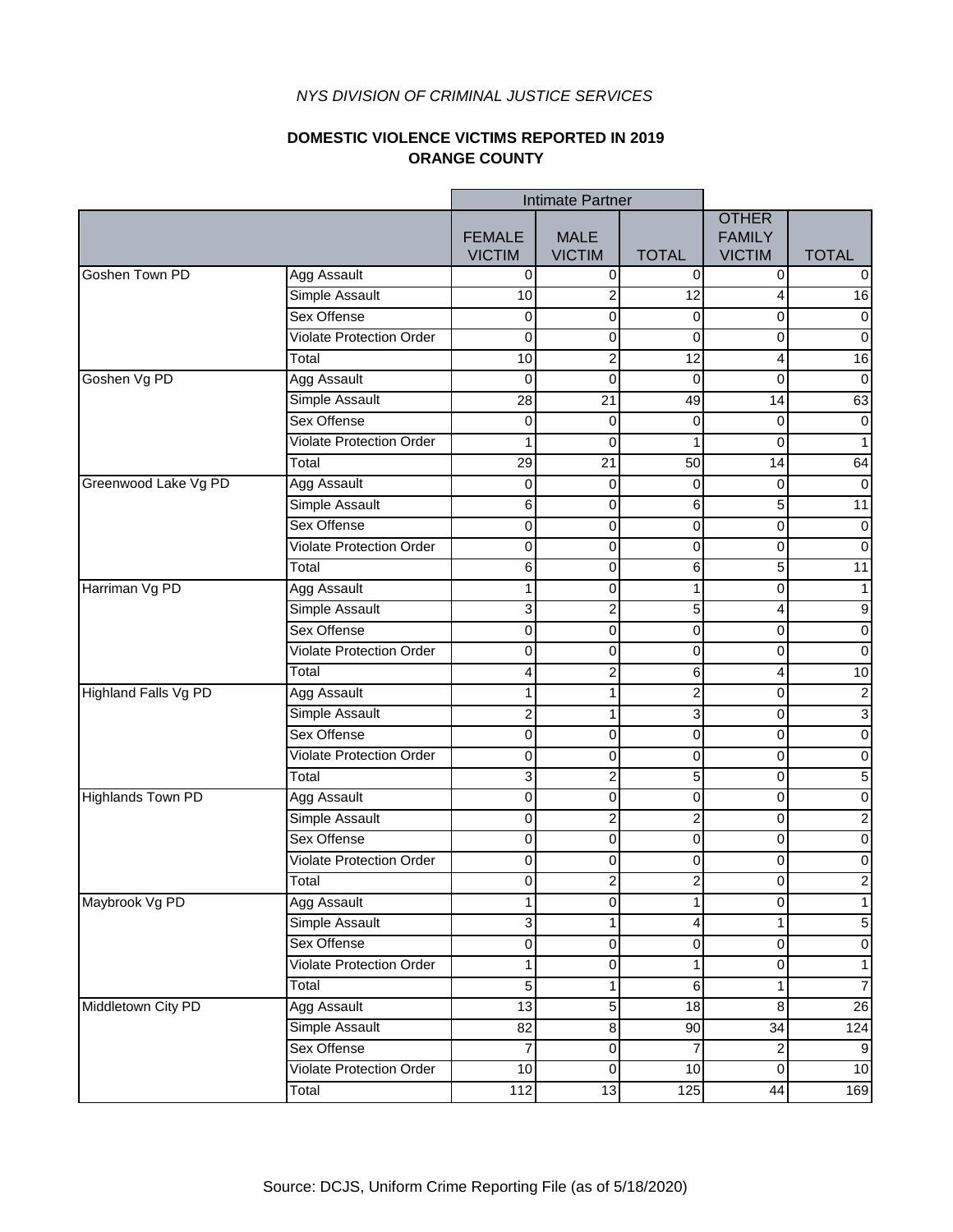### **DOMESTIC VIOLENCE VICTIMS REPORTED IN 2019 ORANGE COUNTY**

|                            |                                 | Intimate Partner               |                              |                         |                                                |                           |
|----------------------------|---------------------------------|--------------------------------|------------------------------|-------------------------|------------------------------------------------|---------------------------|
|                            |                                 | <b>FEMALE</b><br><b>VICTIM</b> | <b>MALE</b><br><b>VICTIM</b> | <b>TOTAL</b>            | <b>OTHER</b><br><b>FAMILY</b><br><b>VICTIM</b> | <b>TOTAL</b>              |
| Monroe Vg PD               | <b>Agg Assault</b>              | $\mathbf 0$                    | 0                            | 0                       | $\Omega$                                       | 0                         |
|                            | Simple Assault                  | 13                             | 1                            | 14                      | 15                                             | $\overline{29}$           |
|                            | Sex Offense                     | $\pmb{0}$                      | 0                            | $\mathbf 0$             | 0                                              | $\overline{0}$            |
|                            | <b>Violate Protection Order</b> | 4                              | 0                            | 4                       | 0                                              | 4                         |
|                            | Total                           | 17                             | 1                            | 18                      | 15                                             | 33                        |
| Montgomery Town PD         | <b>Agg Assault</b>              | 0                              | 0                            | $\mathbf 0$             | 1                                              | $\mathbf{1}$              |
|                            | Simple Assault                  | 10                             | 0                            | 10                      | 6                                              | 16                        |
|                            | <b>Sex Offense</b>              | 0                              | 0                            | 0                       | 0                                              | $\pmb{0}$                 |
|                            | <b>Violate Protection Order</b> | 0                              | $\overline{0}$               | $\boldsymbol{0}$        | $\mathbf 0$                                    | $\overline{0}$            |
|                            | $\overline{\mathsf{T}}$ otal    | 10                             | 0                            | 10                      | $\overline{7}$                                 | $\overline{17}$           |
| Montgomery Vg PD           | Agg Assault                     | $\mathbf 0$                    | 0                            | $\boldsymbol{0}$        | $\pmb{0}$                                      | $\boldsymbol{0}$          |
|                            | Simple Assault                  | 8                              | 1                            | 9                       | 10                                             | 19                        |
|                            | <b>Sex Offense</b>              | $\mathbf 0$                    | $\pmb{0}$                    | $\boldsymbol{0}$        | $\pmb{0}$                                      | $\pmb{0}$                 |
|                            | <b>Violate Protection Order</b> | 0                              | 1                            | 1                       | ω                                              | $\overline{\mathbf{4}}$   |
|                            | Total                           | 8                              | $\overline{\mathbf{c}}$      | 10                      | $\overline{13}$                                | $\overline{23}$           |
| Mount Hope Town PD         | <b>Agg Assault</b>              | $\mathbf 0$                    | 0                            | $\mathbf 0$             | 0                                              | $\overline{0}$            |
|                            | Simple Assault                  | 3                              | 0                            | 3                       | $\overline{c}$                                 | $\overline{5}$            |
|                            | Sex Offense                     | 0                              | 0                            | $\boldsymbol{0}$        | 0                                              | $\overline{0}$            |
|                            | <b>Violate Protection Order</b> | $\mathbf 0$                    | $\mathbf 0$                  | $\mathbf 0$             | 0                                              | $\mathbf 0$               |
|                            | Total                           | 3                              | $\mathbf 0$                  | 3                       | $\overline{c}$                                 | 5                         |
| New Windsor Town PD        | <b>Agg Assault</b>              | 9                              | 6                            | $\overline{15}$         | 4                                              | 19                        |
|                            | <b>Simple Assault</b>           | $\overline{57}$                | $\overline{36}$              | 93                      | $\overline{36}$                                | 129                       |
|                            | Sex Offense                     | $\mathbf{1}$                   | $\mathbf 0$                  | 1                       | 0                                              | $\mathbf{1}$              |
|                            | <b>Violate Protection Order</b> | 20                             | $\overline{c}$               | 22                      | $\overline{\mathbf{4}}$                        | 26                        |
|                            | Total                           | 87                             | 44                           | 131                     | 44                                             | 175                       |
| Newburgh City PD           | Agg Assault                     | 33                             | 14                           | 47                      | 20                                             | 67                        |
|                            | Simple Assault                  | 259                            | 50                           | 309                     | 106                                            | 415                       |
|                            | <b>Sex Offense</b>              | 1                              | 0                            | 1                       | 1                                              | $\overline{2}$            |
|                            | <b>Violate Protection Order</b> | 68                             | $\overline{13}$              | 81                      | 15                                             | 96                        |
|                            | Total                           | 361                            | $\overline{77}$              | 438                     | 142                                            | 580                       |
| Newburgh Town PD           | Agg Assault                     | 1                              | 0                            | 1                       | 0                                              | $\overline{1}$            |
|                            | Simple Assault                  | 55                             | 14                           | 69                      | 49                                             | 118                       |
|                            | Sex Offense                     | $\overline{\mathbf{c}}$        | 0                            | $\overline{\mathbf{c}}$ | 1                                              | $\ensuremath{\mathsf{3}}$ |
|                            | <b>Violate Protection Order</b> | $\overline{13}$                | $\pmb{0}$                    | $\overline{13}$         | $\overline{10}$                                | 23                        |
|                            | Total                           | $\overline{71}$                | 14                           | 85                      | 60                                             | 145                       |
| Orange County State Police | Agg Assault                     | $\mathbf 1$                    | $\pmb{0}$                    | 1                       | $\mathbf{1}$                                   | $\overline{2}$            |
|                            | Simple Assault                  | 6                              | 1                            | 7                       | 13                                             | 20                        |
|                            | Sex Offense                     | $\pmb{0}$                      | $\pmb{0}$                    | $\pmb{0}$               | 12                                             | 12                        |
|                            | <b>Violate Protection Order</b> | 0                              | 1                            | $\mathbf 1$             | $\overline{c}$                                 | $\overline{\omega}$       |
|                            | Total                           | $\overline{7}$                 | $\overline{2}$               | 9                       | $\overline{28}$                                | $\overline{37}$           |